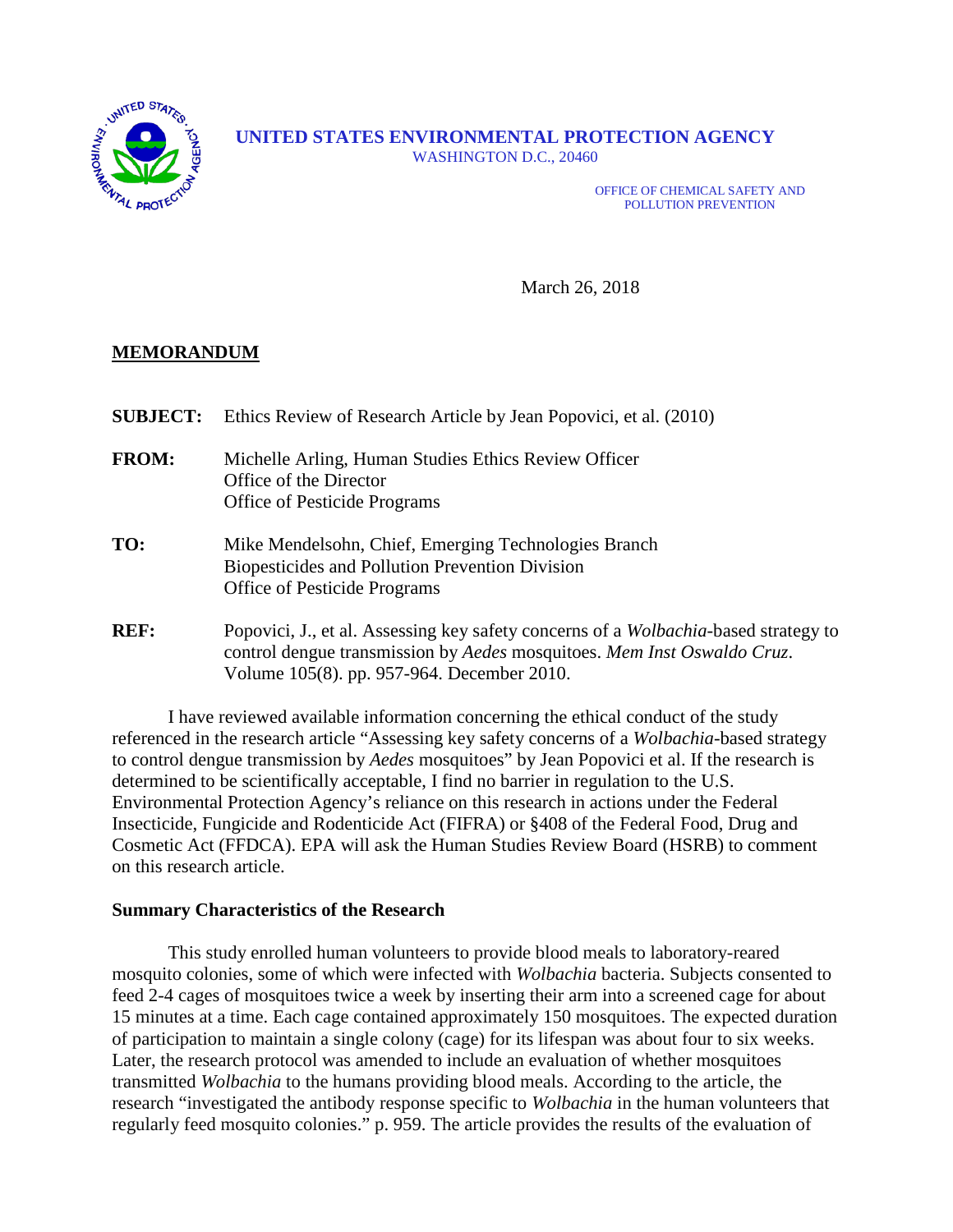samples from 17 test subjects who had blood fed mosquito colonies infected with *Wolbachia*, as well as 5 control subjects who had not blood fed the mosquito colonies.

The study design was reviewed and approved prior to implementation by the Medical Research Ethics Committee, an independent ethics committee, at the University of Queensland (Australia). All participants received information about the study orally and in writing, and signed a written consent form prior to enrollment in the study.

To confirm that the study underwent an independent ethics review, EPA's Office of Pesticide Programs contacted the corresponding author on the article, Dr. Scott O'Neill and the Medical Research Ethics Committee at the University of Queensland, by e-mail. Dr. O'Neill noted that he did not have records from the study and the details were difficult to recall, but that the ethics committee could provide all materials submitted and approved. The Medical Research Ethics Committee, the independent ethics body that reviewed the protocol and amendments, provided the original study application, consent documents, and amendments submitted for review, as well as the approval letters. The materials provided by the Medical Research Ethics Committee are included as Attachment 1. Correspondence between EPA's Human Research Ethics Officer and Dr. O'Neill is included as Attachment 2.

### **1. Value of the Research to Society:**

*Wolbachia* is a type of bacteria that is ubiquitous in the environment, "naturally infecting a large range of insect species including pests of stored food products as well as insects that bite humans such as nuisance mosquitoes." p. 959. The published article summarizes research evaluating the use of *Wolbachia-*infected mosquitoes as a biological control mechanism to reduce the populations of mosquitoes that are carriers of dengue viruses. One objective of the study was to evaluate whether *Wolbachia* is transferred from mosquitoes infected with the bacteria to humans who are bitten by these mosquitoes. The results were published in *Memorias Instituto Oswaldo Cruz* in 2010. EPA is proposing to use the results of this study, in combination with other information about *Wolbachia*, in its human health risk assessment to support the conclusion that humans are not exposed to *Wolbachia* through contact with released *Wolbachia*-infected mosquitoes.

# **2. Subject Selection**:

- **a.** *Demographics.* A total of 22 subjects participated in the research reported in the published article. Sera from seventeen subjects who had fed mosquito colonies infected with *Wolbachia* was tested. The sera from five control subjects, i.e., those who had not participated in the bloodfeeding of any mosquito colonies, was also tested.
- **b.** *Inclusion/Exclusion Criteria.* According to the application to the IRB, the participants were to be:

*Volunteer male and female researchers (aged 20-50) working in the O'Neill laboratory (lab 211, Goddard Building, School of Integrative Biology). A maximum of about 5 people will be involved at any time. This includes investigators such as Prof. Scott O'Neill and others, who have fed many*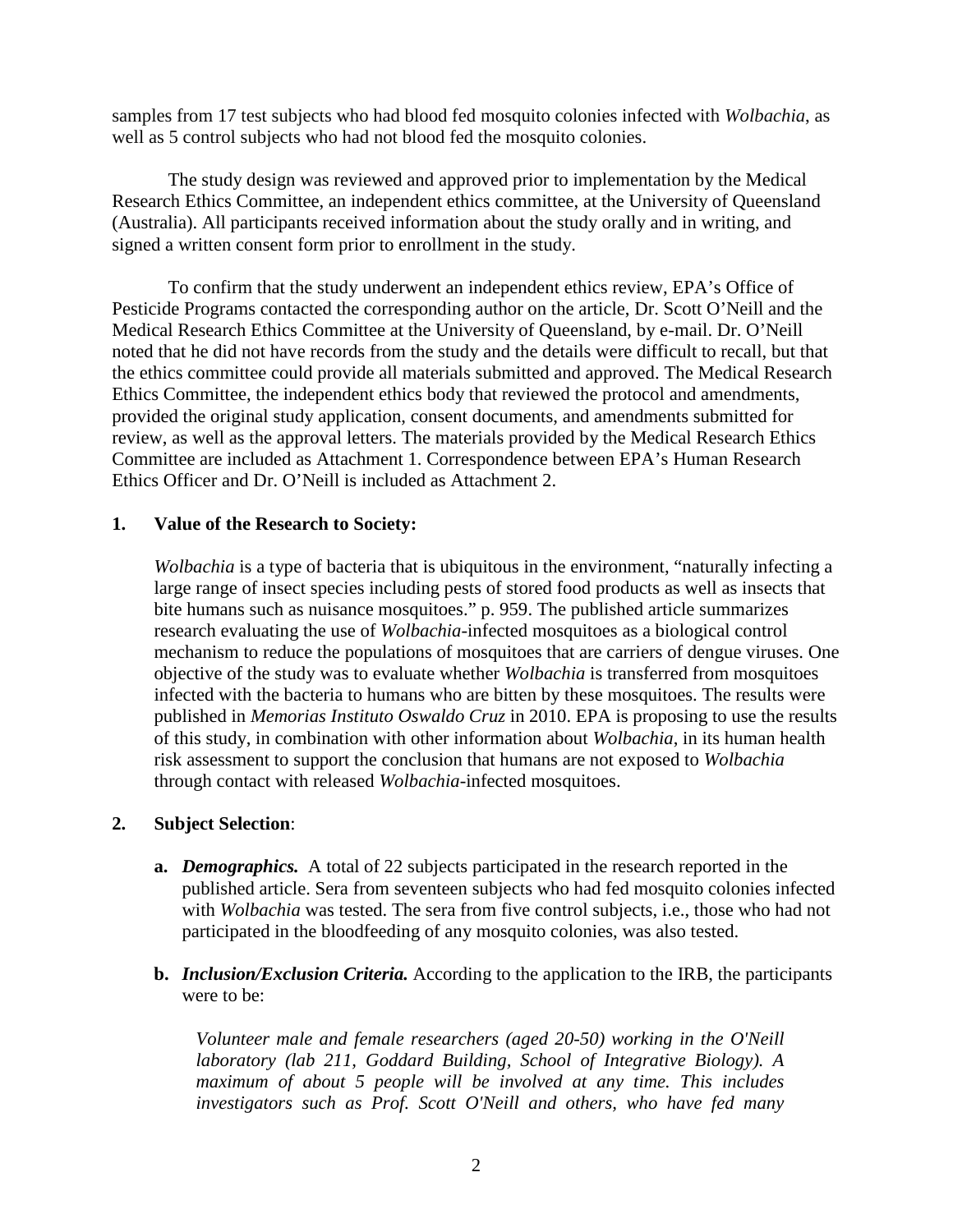*mosquitoes on their arms in the past without adverse reactions.* (IRB package, p. 46)

The IRB submission form noted that no subjects from vulnerable populations would be recruited as none were employed in the lab.

**c.** *Recruitment.* Test subjects were recruited from personnel working in the lab of Dr. O'Neill, at the University of Queensland. According to the application submitted to the IRB, "Personnel working at the O'Neill laboratory will be asked for voluntary unpaid participation in blood feeding *Aedes aegypti* mosquitoes. Senior researchers in the laboratory will provide a Participant Consent Document Form that includes background information on the project, description of the bloodfeeding procedure and a comprehensive list of the possible risks associated with it. They will also provide as much scientific information as necessary. If the person agrees to volunteer, the consent form will be signed in presence of a witness." (IRB Package, p. 47) The same recruitment process was followed to enroll the subjects who agreed to have their blood drawn to feed the mosquito colony and to be tested for *Wolbachia* reactivity.

# **3. Risks and Benefits**:

**a.** *Risks.* The risks and possible side effects are discussed in the informational materials provided to potential subjects who consented to participate in the bloodfeeding. As explained in the protocol, "minor discomfort, redness and itching can occur as a result of mosquito biting." (IRB Package, p. 57). In addition, there was a risk of developing mosquito bite allergy, which was adequately explained and minimized by allowing subjects to withdraw at any time. The protocol was amended to allow blood to be drawn, and noted that "The participants may experience slight discomfort and/or bruising, these risks will be mitigated by the use of experienced phlebotomists when taking blood from volunteers." (IRB Package, p. 17)

The protocol noted that *Wolbachia*-infected mosquito colonies would be clearly marked, so subjects were aware of the characteristics of the mosquitoes they were feeding. The protocol and consent materials also made clear that there is no risk of *Wolbachia* being transmitted from infected mosquitoes to humans based on how *Wolbachia* is transferred from the host carrying it to other organisms. In addition, the protocol noted that each subject would feed his or her own cage(s) of mosquitoes, so there was no risk of transmission of any blood-borne illness between subjects feeding mosquitoes. If a subject withdrew consent, the cage(s) of mosquitoes he or she was maintaining by bloodfeeding would be destroyed.

**b.** *Benefits.* There are no benefits to the subjects. According to the research and IRB package, the research may assist in development of technology that uses *Wolbachia*, a naturally-occurring bacteria, to shorten the lifespan of mosquitoes. These mosquitoes can transmit diseases, such as dengue fever. Reducing the lifespan of mosquitoes that can transmit diseases to humans could result in fewer cases of vector-borne illness. EPA plans to consider these data in its evaluation of *Wolbachia-*infected mosquitoes.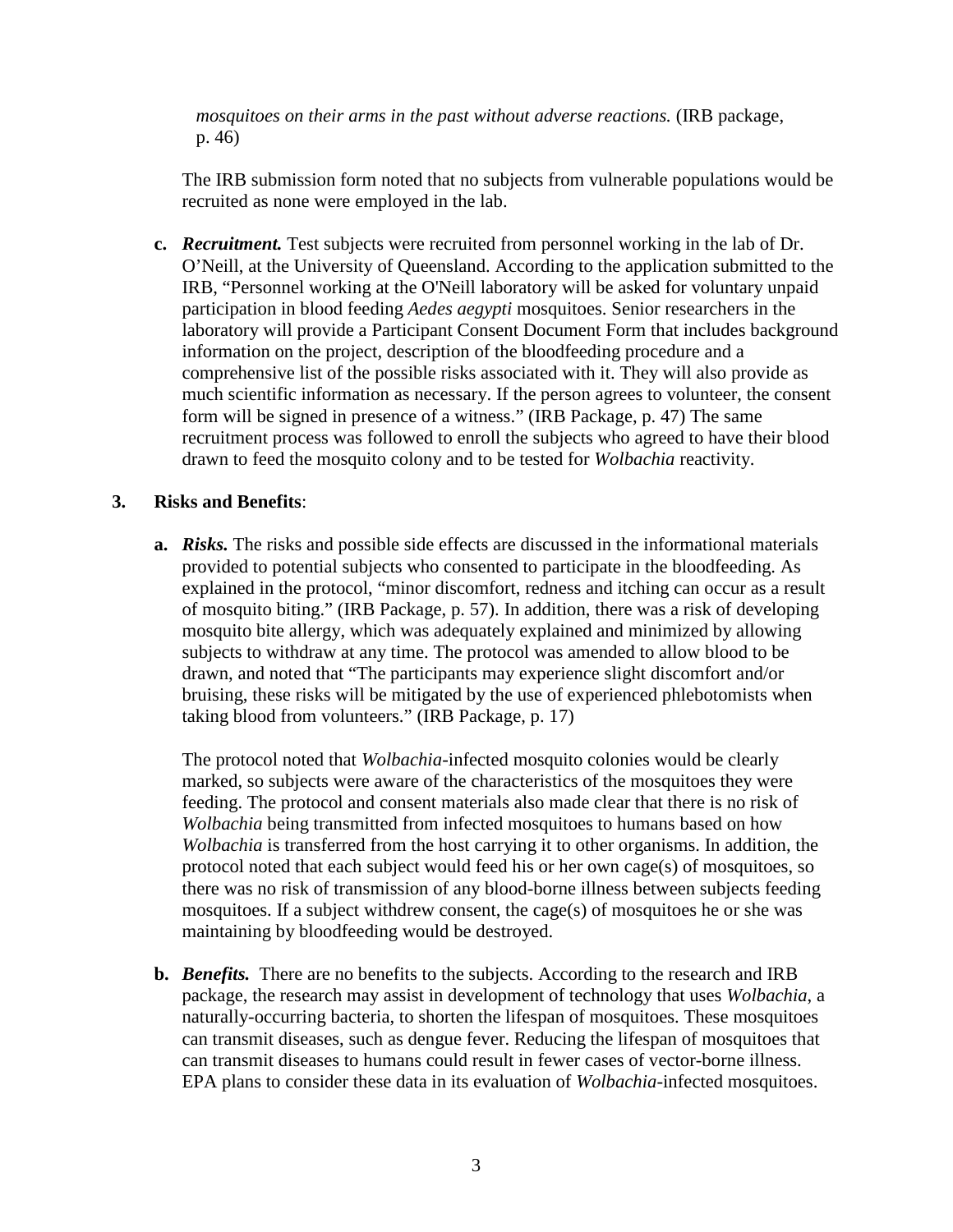- **c.** *Risk-Benefit Balance.* The potential societal benefits from development of effective methods to reduce vector-borne illnesses outweigh the small risks associated with the study.
- **4. Independent Ethics Review**: The study was reviewed and approved by the University of Queensland Medical Research Ethics Committee. This organization is independent of the investigator, and evaluated the research according to Australia's *National Statement on Ethical Conduct in Human Research* (Attachment 3) as well as the regulations governing experimentation on humans (Attachment 4).

The protocol was initially approved on October 31, 2007. The initial approval covered enrolling subjects to feed mosquito colonies, some of which were infected with *Wolbachia*. (IRB Package, pp. 41-58) The protocol was amended several times – extend the project period and add a funding organization, to allow feeding of other species of mosquitoes, and to use blood products from the Australian Red Cross to maintain colonies. On June 18, 2009, the IRB approved an amendment to allow subjects, including those who had been bloodfeeding mosquito colonies infected with *Wolbachia*, to consent to have their blood drawn in part to be tested to determine whether there was any evidence of immunoreactivity to *Wolbachia*. (IRB Package, pp. 13-21)

**5. Informed Consent**: All subjects received information about the study and were offered opportunities to ask questions. The consent form included information about the study, names of investigators, written declaration of informed consent, freedom to withdraw without penalty, assurance of confidentiality, an explanation that participants would get no direct benefits from the study, and an area for signatures from the prospective subject and a witness. Consent was not permitted by a guardian on behalf of another person, and no vulnerable populations were to be enrolled in the study. (IRB Package, pp. 55-58) All test and control subjects signed the informed consent form before participating. An additional consent form was completed by subjects who agreed to have their blood drawn for use in mosquito feeding and to be tested for immunoreactivity to *Wolbachia* or mosquito proteins. (IRB package, p. 19-21) Both consent forms contain similar language regarding the scope of the consent given:

> *I hereby agree to be involved in the above research project as an unpaid volunteer. I have been informed of the background and objectives of this research project and understand the nature of the research and my role in it. I have also been informed of the potential minor discomforts and risks that might arise from getting blood taken. I understand I am free to withdraw at any time without giving any reason for my decision. This decision will not affect my status in the group and I will not suffer any disadvantage as a result of it. My details will remain confidential.* (IRB Package, p. 21)

The consent forms, in combination with the information provided to test and control subjects, appears to meet the requirements of 40 CFR 26.1116. The information provided to participants explains the research study, the purpose, expected duration of participation, and the procedures to be followed; adequately characterizes the risks and discomforts to subjects; and articulates the right to withdraw from the research at any time.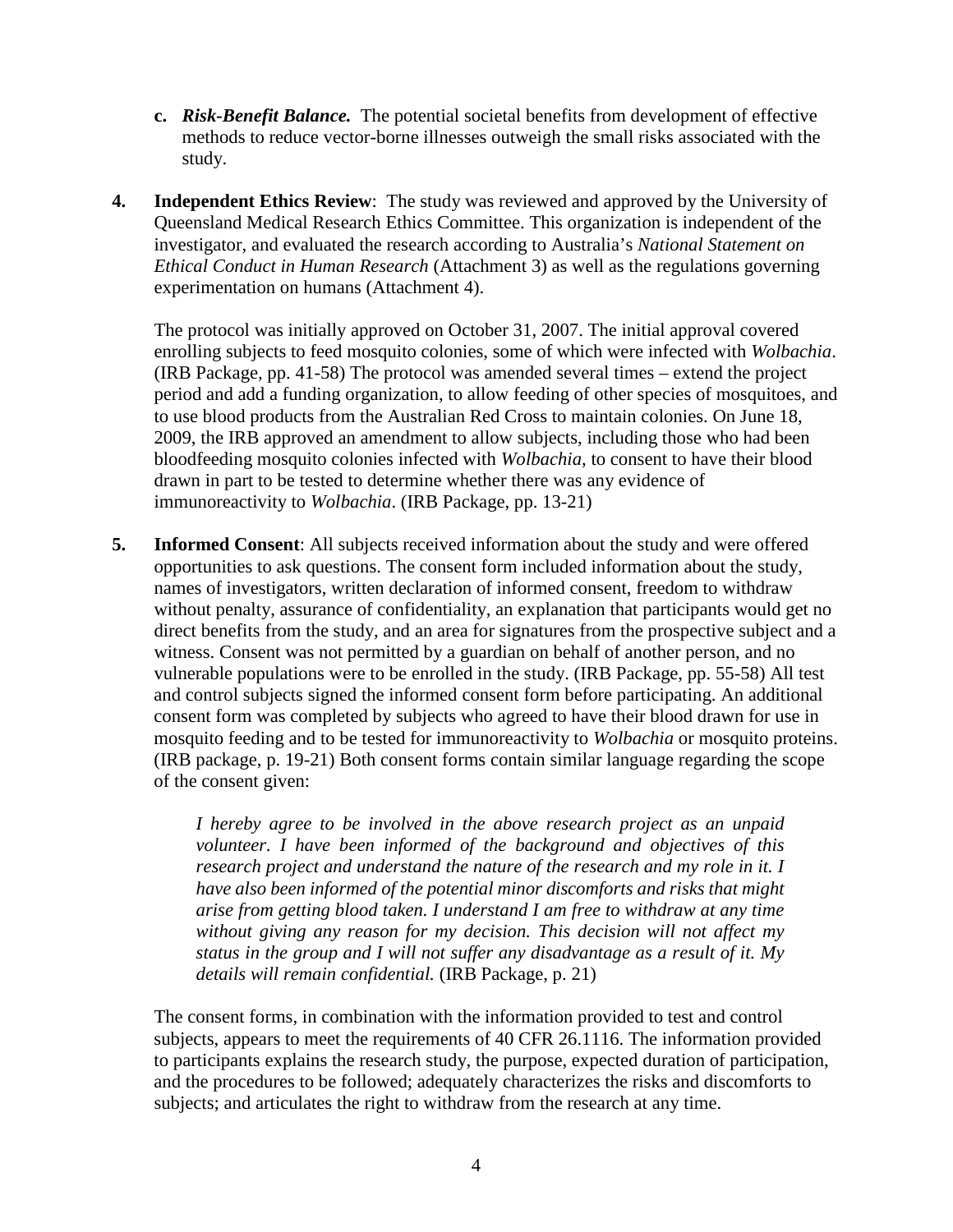**6. Respect for Subjects**: Subjects were free to withdraw from participation at any time. In addition, the application to the IRB noted that "people showing any minor discomfort or reason to stop blood feeding the mosquitoes can inform their supervisors at any time in the laboratory, and they can withdraw immediately if they wish." (IRB package, p. 49) Further, although the subjects were recruited from staff at the lab where the research occurred, the application to the IRB noted that coercion would be avoided by stating specifically that a decision not to participate would not be detrimental to a person's career:

> Written consent will be obtained from volunteer participants. Before any participation is required, they will be explained the reasons for their help, the objectives of the research project, the expected benefits, associated risks and they will be given a bibliography to read if necessary. *Right to refuse will be not considered detrimental to their research or work status in the group. Any volunteer will be able to refuse at any time once the experiment is underway and no explanation will be required for their decision*." (IRB package, p. 48; emphasis added)

The information provided in the consent form explained that subjects' information would be kept confidential. The subjects' identities were not revealed in the published article.

# **Applicable Standards**

# *Standards Applicable to the Conduct of the Research*

The portions of EPA's regulations regarding the conduct of research with human subjects, 40 CFR part 26 subpart A - L, do not apply since the research was neither conducted nor supported by EPA, nor was it conducted by a person with the intention to submit the results to EPA.

The IRB approval notes that "This project complies with the provisions contained in the *National Statement on Ethical Conduct in Research Involving Humans* and complies with the regulations governing experimentation on humans." (IRB Package, p. 13) The applicable regulation is the National Health and Medical Research Council Act 1992 (updated 1 July 2006). This Act establishes the Australian Health Ethics Committee and charges it with developing guidelines on human research and providing them to the government for review and issuance. This Committee's work resulted in the *National Statement on Ethical Conduct in Research Involving Humans (*The National Statement)*.* The National Statement outlines the responsibilities of both researchers and bodies reviewing the ethical aspects of proposed research. The key ethical principles of The National Statement are respect, research merit and integrity, justice, and beneficence. Under The National Statement, research protocols must be reviewed by an independent ethics body prior to implementation, participants must be provided with information about the research before giving consent to enroll, participation must be voluntary, participants must be free to withdraw at anytime without negative effects, and participants must be respected (e.g., confidentiality of data, adequate compensation, insurance coverage for study-related adverse effects). In addition, research must have merit – a study that is not is not scientifically valid does not meet the standards for ethical conduct of the research.

#### *Standards Applicable to EPA's Reliance on the Research*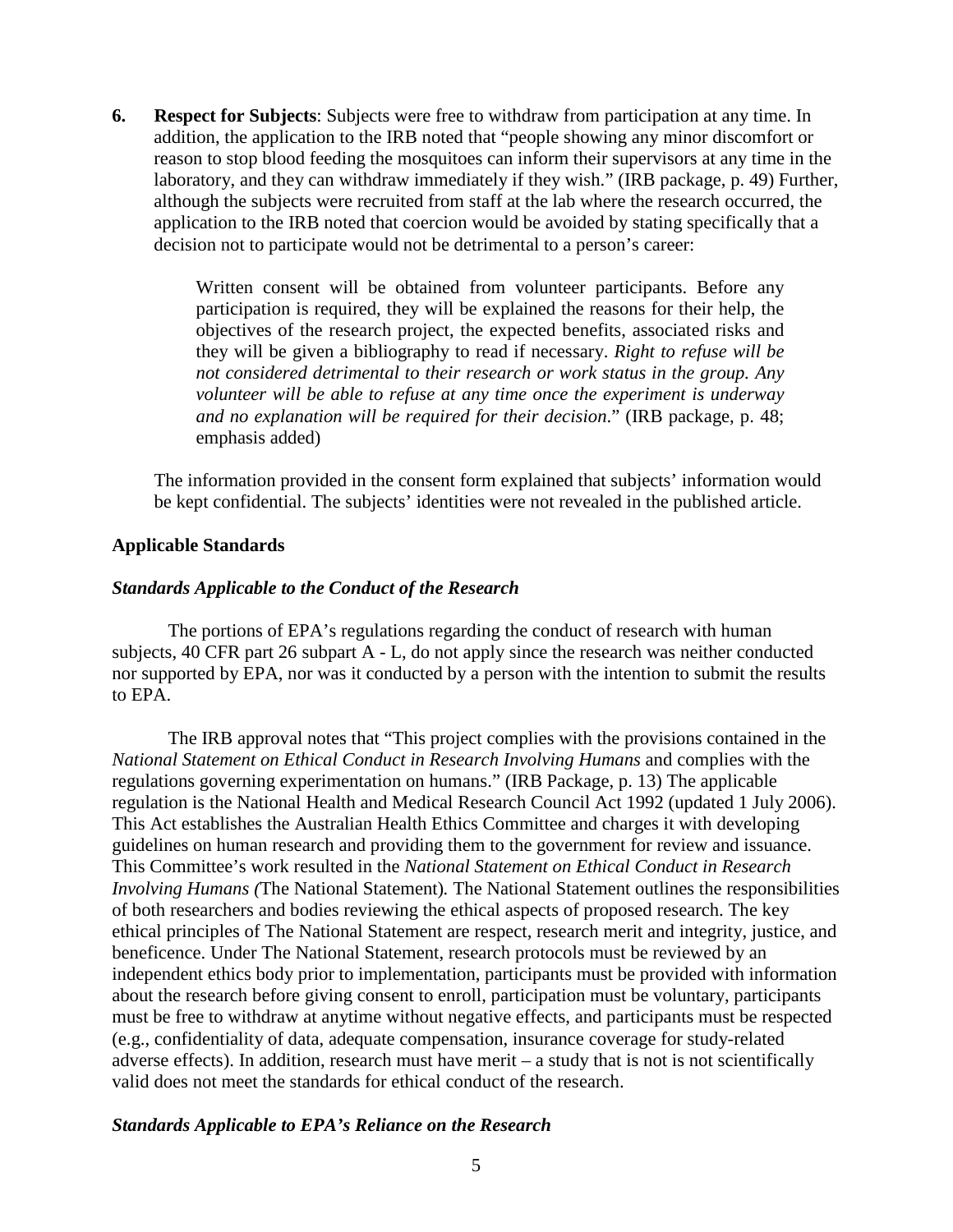The Agency's rule (40 CFR part 26 subpart Q) defines standards for EPA to apply in deciding whether to rely on research—like this study—involving intentional exposure of human subjects. The applicable acceptance standards from 40 CFR part 26 subpart Q are these:

**§26.1703.** Except as provided in **§**26.1706, EPA must not rely on data from any research subject to this subpart involving intentional exposure of any human subject who is a pregnant woman (and therefore her fetus), a nursing woman, or a child.

**§26.1704(b).** EPA must not rely on data from any research subject to this section if there is clear and convincing evidence that: (1) The conduct of the research was fundamentally unethical (e.g., the research was intended to seriously harm participants or failed to obtain informed consent); or (2) The conduct of the research was deficient relative to the ethical standards prevailing at the time the research was conducted in a way that placed participants at increased risk of harm (based on knowledge available at the time the study was conducted) or impaired their informed consent.

FIFRA  $\S 12(a)(2)(P)$  also applied to this research. This provision reads:

In general, [i]t shall be unlawful for any person . . . to use any pesticide in tests on human beings unless such human beings (i) are fully informed of the nature and purposes of the test and of any physical and mental health consequences which are reasonably foreseeable therefrom, and (ii) freely volunteer to participate in the test.

EPA will submit this study for review by the Human Studies Review Board (HSRB) in conformance with 40 CFR §26.1604.

#### *Standards Applicable to the Documentation of the Research*

This article was submitted by a registrant in support of EPA's consideration of an action under FIFRA. Consequently, the requirements for the submission of information concerning the ethical conduct of completed human research contained in EPA regulations at 40 CFR part 26, subpart M apply. Under 40 CFR §26.1303, the entity submitting data to EPA is required to provide, at the time of data submission, information concerning the ethical conduct of human subject research. If the data submitter cannot access such information, they are required to describe, at a minimum, their efforts to obtain the information.

#### **Compliance with Applicable Standards**

All of the subjects in this study were adults. There is no evidence to indicate that any female subjects were pregnant or nursing. EPA made several attempts to obtain information about the pregnancy and lactating status of female study participants directly from the corresponding author. (Attachment 2) EPA also corresponded with staff from the Medical Research Ethics Committee, who noted that under the ethics guidelines in Australia, pregnant and nursing women constitute vulnerable populations and therefore an additional level of ethical review would be required for research involving these groups. In the submission to the ethics committee, the researchers noted that no subjects from vulnerable populations would be enrolled. (IRB Package, pp. 46-47) The Office of Pesticide Programs has a long-standing position that,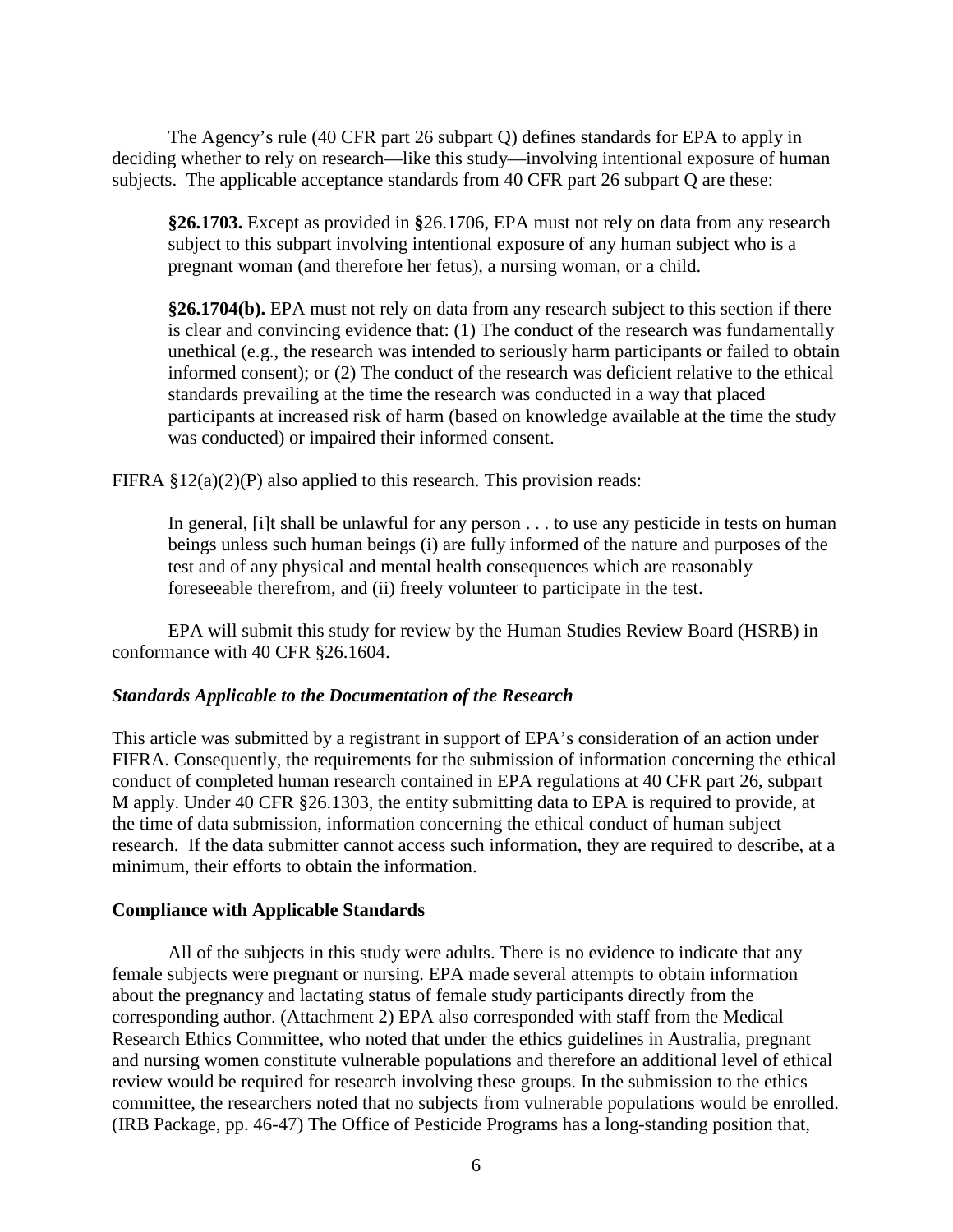although there may be gaps in the documentation of the ethical conduct of human research as presented in published research articles, deficient documentation does not itself constitute evidence that the ethical conduct of the study was deficient relative to the standards prevailing when and where the research was conducted. It is reasonable to conclude that the research did not involve intentional exposure of any pregnant or nursing female subjects or any children. EPA's reliance on the research is not prohibited by 40 CFR §26.1703.

The subjects provided written informed consent after receiving information in writing and orally about the study, the risks and benefits of their participation, and their ability to withdraw at any time. The protocol underwent independent ethics review and approval by the University of Queensland Medical Research Ethics Committee. The study involved exposure to lab-reared, pathogen-free mosquitoes, some of which were infected with a naturally-occurring bacterium that is ubiquitous in the environment. Based on these facts, and the absence of any information suggesting that the research was fundamentally unethical or intended to harm participants, I conclude that reliance on the research is not prohibited by 40 CFR §26.1704(b)(1).

Based on my evaluation of the research article and the "IRB Package", along with the Australian standards in effect at the time the study was conducted, I concluded that the conduct of the research was not deficient relative to the ethical standards prevailing at the time the research was conducted in a way that placed participants at increased risk of harm (based on knowledge available at the time the study was conducted) or impaired their informed consent. The protocol took adequate precautions to ensure participants' safety by explaining the potential discomforts of participating, allowing only one subject to feed each cage of mosquitoes, using disease-free and lab-reared mosquitoes, clearly indicating the cages of mosquitoes infected with *Wolbachia*, and allowing withdrawal from the study at any point without negative impact on the subject. The informed consent forms satisfy the requirements for informed consent in Australia in place at the time the study was conducted. Therefore, reliance on this study is not prohibited by 40 CFR §26.1704(b)(2).

Consistent with the principle of respect for persons, the study purpose and potential risks and discomforts were explained to subjects, only subjects with the capacity to understand the potential risks were allowed to participate, and all subjects provided written informed consent. Consistent with the principle of beneficence, subjects' participation was unlikely to pose more than a minimal risk to subjects, and the research was conducted in a laboratory under trained entomologists.

Finally, there is no clear and convincing evidence to suggest undue influence or lack of fully informed, fully voluntary consent. The subjects received information about the study in writing and orally. Although test subjects were recruited from the primary investigator's laboratory, the protocol and consent materials made clear that a decision not to participate or to withdraw would not have any effect on the subject's position or career. There is no clear and convincing evidence to suggest that subjects were vulnerable to undue influence by the principal investigator or other staff regarding their decision about whether to participate in the research. The study design was reviewed and approved prior to implementation by an independent ethics committee, the Medical Research Ethics Committee at the University of Queensland.

MosquitoMate, the registrant of mosquitoes infected with Wolbachia, satisfied its obligations to provide ethics-related documentation required under 40 CFR 26, subpart M. EPA obtained the